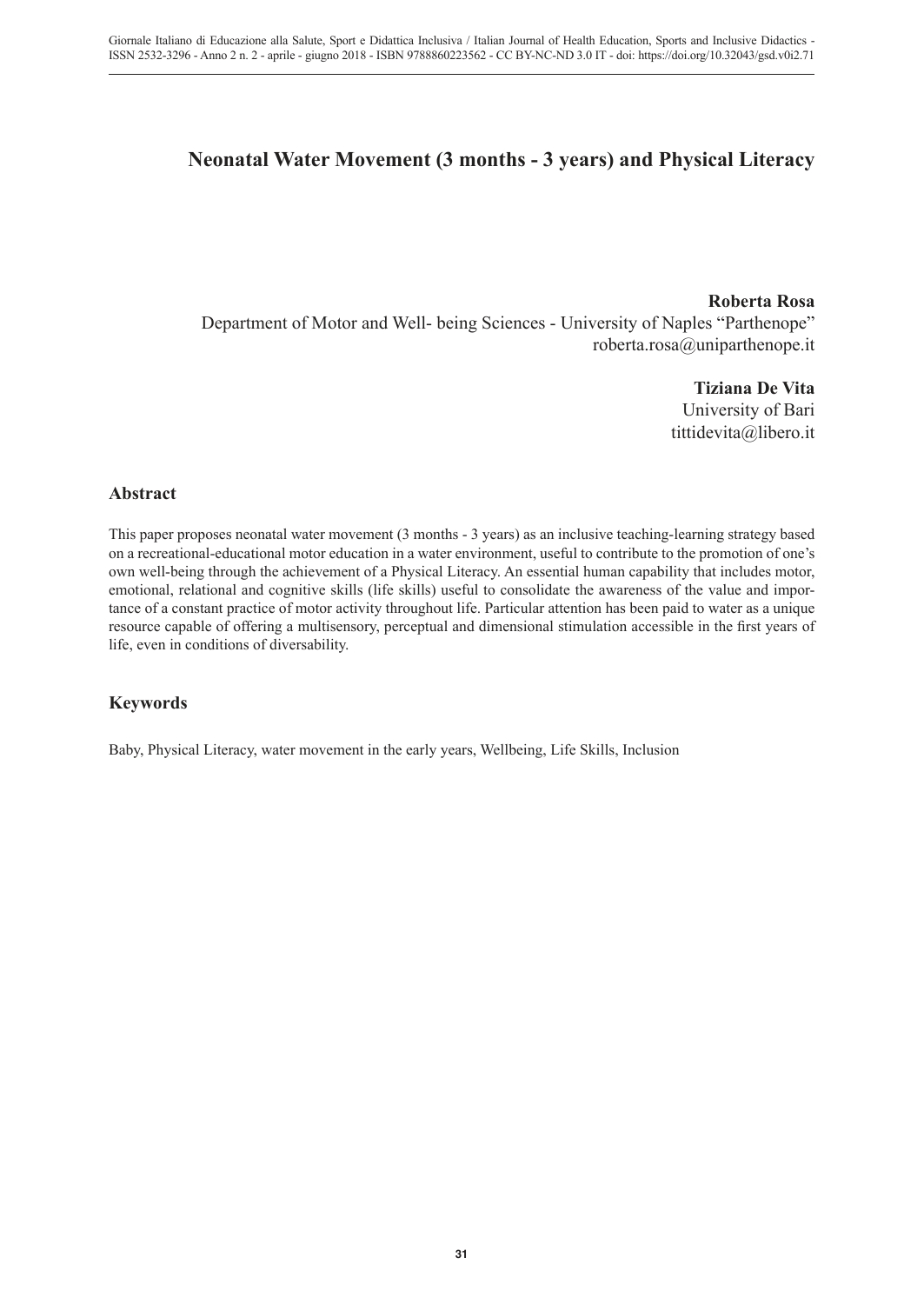## **Introduction**

The definition *physical literacy* indicates "the literacy of the body", which is articulated throughout life and affects the emotional, social, cognitive and motor areas. This is a key opportunity to acquire, from the birth and up until the old age, a series of good practices aimed at a healthy and active lifestyle (Whitehead, 2010,2013b); it also includes maintaining the ability to interact with different environments through the senses, to perceive and to better manage, with control and economy, one's own body in movement (Whitehead, 2001).

Motor education must be the starting point on which to base a didactics able to guarantee a harmonious development of the physical-motor, psychological, cognitive, and affective-relational functions in every child.

Immersion in water widens the field of human experiences, allowing making experiences at motor, sensory, emotional, affective and social level, in a different way from the life of terrestrial relationship, by significantly changing the physiological responses of the organism, both during resting and when exercising (Pendergast, Moon, Krasney, Held, & Zamparo, 2015). Carrying out the activity in an unusual environment such as water allows children experiencing peculiar spatial conditions and movements that, at that age, cannot be lived in the terrestrial environment.

The human body immersed in water, being it completely enveloped by that element, is constantly stimulated to multisensory and multidimensional experiences fundamental to enrich the corporeal Self (Whitehead, 2001), thus promoting, through the involvement of the *whole*  person, the physical, psychosocial, (Benetton, 2014) and emotional-motivational well-being.

Water can be the tool for expanding the newborn's perceptions and cognitive component fields, through a better self-awareness and positive mental representations. By learning to act safely in the water, it is possible to develop self-esteem, mental health and the serenity necessary to carry on the activity with joy and satisfaction (Moody, Hale, & Waters, 2012).

The water environment generates an impressive mass of completely new sensations (of visual, tactile, kinesthetic and labyrinthine type) while, at the same time, the usual and reassuring signals of the ground are missing. The sensorimotor system (perceptual system + motor system, strongly connected with each other) is overwhelmed by a large amount of unknown information and goes "into crisis" (Di Palma, Ascione, Rosa, 2018).

The aim of this article is the valuable aspect of motor education proposed in the water environment, in the first years of life, and the way the concept of Physical Literacy represents the aims of an educational process aiming at the autonomy of the child, future adult and elderly man. The expression of Physical literacy occurs through choices, attitudes and behaviors, aiming at an active lifestyle corresponding to a set of skills and competences (life skills) that make it possible for the individual to realize positive life behaviors aimed at maintaining and improving the physical, psychological, cognitive, affective and social well-being (Whitehead, 2010)

#### **1. Motor Education and Physical Literacy**

The definition of Motor Education refers to a type of activity that is not only based on muscular-skeletal development, but which aims at the child's holistic growth that guarantees the improvement of psycho-intellectual and social-relational abilities.

Motor activity and game are not moments of fun with an end to themselves, but they have repercussions on the child's emotional dimension and, by enhancing sensory-protective activities (Piaget, 2000, Gesell 1950), guarantee the learning and development of Multiple Intelligences (Gardner, 2013; Goleman, 1995) and promote the acquisition of important moral values such as respect, solidarity, mutual help, and inclusion.

Motor education can and must be considered as co-essential and co-disciplinary to the education of every human being, and must not be included in the practical-training activities.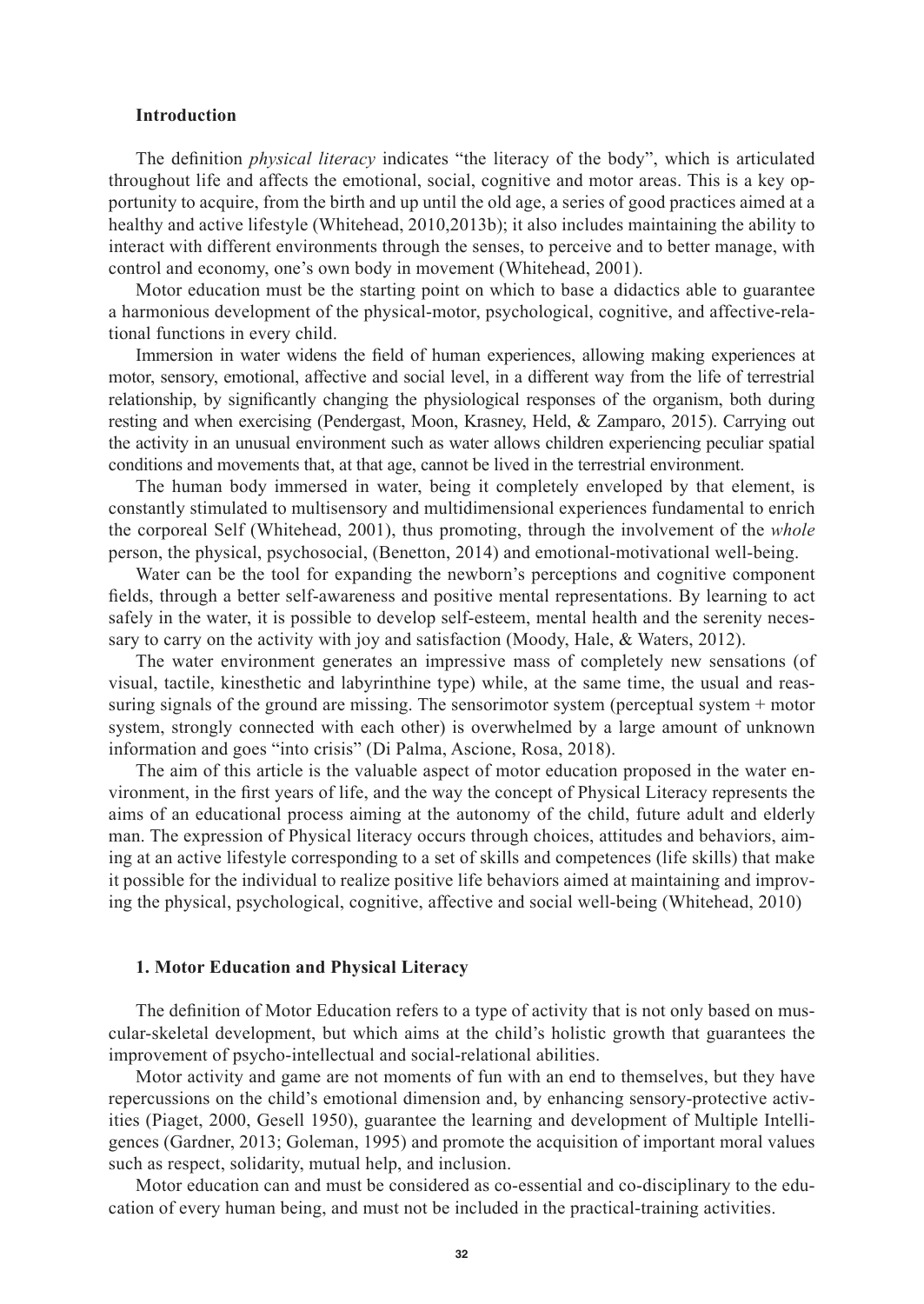It is essential that, in the teaching of motor and sports education, the innate potential that describes the *embodied dimension* of human nature (Whitehead, 2010) and the objectives of Physical Literacy are pursued.

Movement is the main way to express oneself, communicate and understand. All the experiences that involve the corporeity and the emotional sphere strongly influence the identity of every human being.

The educational and social value of the movement is recognized and promoted internationally, and is combined with a reconsideration of the concepts of health and well-being, taking on increasing importance in the lives of all human beings with or without disabilities (De Vita e Rosa, 2018).

The paradigm *of the Embodied Cognitive Science*, starting from the assumption of the centrality of the emotional-bodily dimension as the foundation of the cognitive processes involved in the development, and from Neuroscientific studies concerning the valorization of the *extended corporeality* (mind-body-emotions), recognizes in the corporeality the primary dimension for the success of the processes that influence and lead the changes in human behavior, through which related actions and relationships are developed.

According to the theory of the *embodied cognition,* every form of human cognition is *embodied*, i.e. it is rooted in the corporeal experience. The apparently more "abstract" cognitive activities are, in fact, transformations of more basic corporeal experiences too.

Body and movement are the first tools we use to experience and through which we perceive, seek and learn.

Making the experience of corporeality and movement significant is related to the teacher's ability to stimulate reflection and creativity in learners, and to create contexts and learning environments that guide or facilitate the discovery of new knowledge in the techniques of inductive didactics of motor activities, contributing to the achievement of a *Physical Literacy*

Physical Literacy can be described as motivation, trust, physical competence, knowledge and understanding to evaluate and take responsibility for the commitment to physical activities for life (IPLA - International Physical Literacy Association, 2017).

Its meaning is linked to that of *capability*, which is: a provision to capitalize on innate essential human capabilities useful to develop awareness of the value of physical activity throughout one's own lifetime.

Physical literacy is a fundamental and precious human capability to understand the importance of physical goals aimed at maintaining personal well-being as an integral part of lifestyle (Almond, Whitehead, 2012).

In order to develop physical literacy already in childhood, children and adolescents should learn basic movement skills and basic sports skills in each of the four basic environments:

- 1. On the ground: as a basis for most games, sports, dance and physical activities
- 2. Into the water: as a basis for all water activities
- 3. On snow and ice: as a basis for all winter sliding activities
- 4. In the air: as a basis for gym, diving and other aerial activities (Balyi, Via, Norris, Cardinal & Higgs, 2005; Higgs, Balyi, Way, 2008)

The fundamental and significant aspects of physical literacy (*Whitehead, 2010)* are:

- everyone can be physically literate, being appropriate to what he is endowed with
- everyone's physical literacy journey is unique
- physical literacy is relevant and valuable in all life phases and ages
- the concept involves much more than physical competence
- the heart of the concept is motivation and commitment to be active
- the disposition is highlighted by the love to be active, born from the pleasure and satisfaction of people participating in the action
- a physically literate individual assesses and takes responsibility for carrying out targeted physical activities throughout his life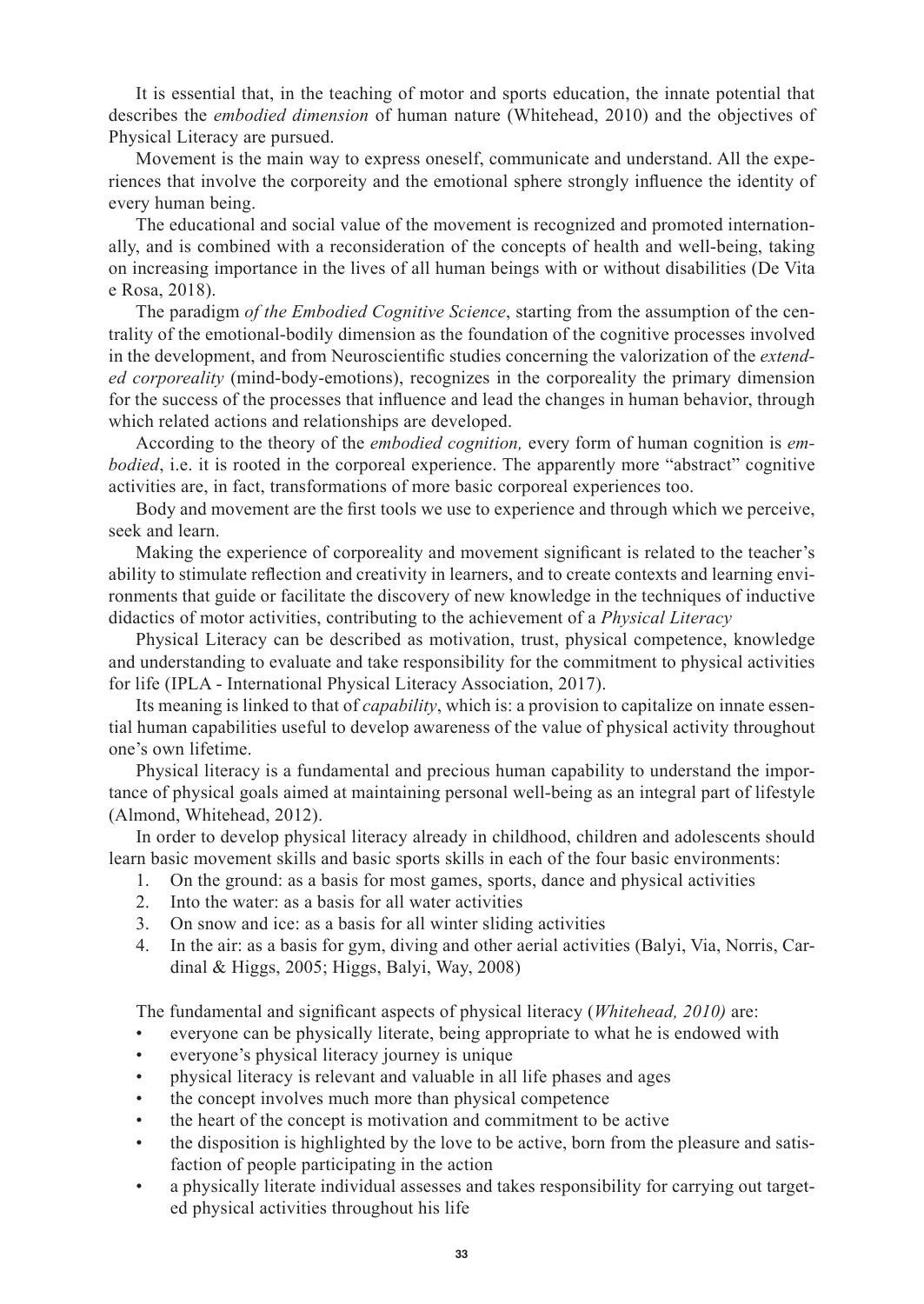• Tracing the progress of a subject's personal journey must be assessed by making comparisons with previous outcomes, and not with any form of national benchmark.

A positive assessment criterion for the teaching of motor education can be considered as an element favoring *life skills*, which are included in the concept of *physical literacy* (Evans & Sleap, 2012; Taplin, 2011).

In 1986, in the Ottawa Charter for Health Promotion, the World Health Organization (WHO, 1986) recognized *Life Skills* as the skills necessary for people to make health-oriented choices and to develop and learn throughout life, and defines "Health promotion" as the process that enables people to increase control over their health and to improve it.

The ten *Life Skills,* identified by the World Health Organization (1993, 2003) following the elaboration from the "*Pan American Health Organization"* (PAHO, 2001), have been grouped together in three areas: that Emotional, Relational (social and interpersonal), and Cognitive.

- Emotional area:
- 1. Self-knowledge (Self-awareness): competence related to the knowledge of oneself, recognizing one's own resources and the limits of one's own behavior.
- 2. Emotion management: competence related to the ability to recognize and regulate one's own emotions and those of others.
- 3. Stress management: competence related to the ability to recognize and manage stressful events, and to implement strategies aimed at reducing their impact.
- Relational Area:
- 1. Effective communication: competence related to the ability to know how to express verbally and non-verbally, in an effective way, depending on the situation and the interlocutor. It means being able to actively listen to the other and expressing one's own needs and feelings.
- 2. Interpersonal relationships ability: understood as the ability to enter into relationships with others by managing to create and maintain meaningful interpersonal relationships.
- 3. Empathy: ability to feel and understand the emotional world of the other, to "put oneself in his shoes", even in unfamiliar situations, to facilitate the understanding and acceptance of different people too.
- Cognitive area
- 1. Decision-making as the ability to implement decision-making processes to face and solve different situations, through an assessment of possible alternatives and the consequences that each of them implies.
- 2. Problem-solving as a competence that allows solving problems in a positive and constructive way; problems that, if not resolved, can generate mental stress and physical tensions.
- 3. Creative Thinking (Creativity): competence that allows finding original solutions to deal with the situations of everyday life in an adaptive and flexible way, by analyzing the different solution possibilities.
- 4. Critical thinking: the ability to analyze experiences and situations in an objective way, by evaluating the influencing factors, i.e. the advantages and disadvantages. This allows assessing the different elements that condition the behavior.

## **2. The Game: recreational-educational strategy to promote learning**

The game is a behavior common to all the most advanced animal species, and it is the main commitment of childhood. As an improvisation and combination vehicle, it is the primary inductor of regulatory systems by which the world of impulsive incentives replaces the cultural limitations (Bruner, Jolly, Sylva, 1995). For children, "game is life". In the game there is a great emotional participation that keeps the child gripped by engaging him in all his personality, guaranteeing the internalization of the effects much more than the outcomes of a "job".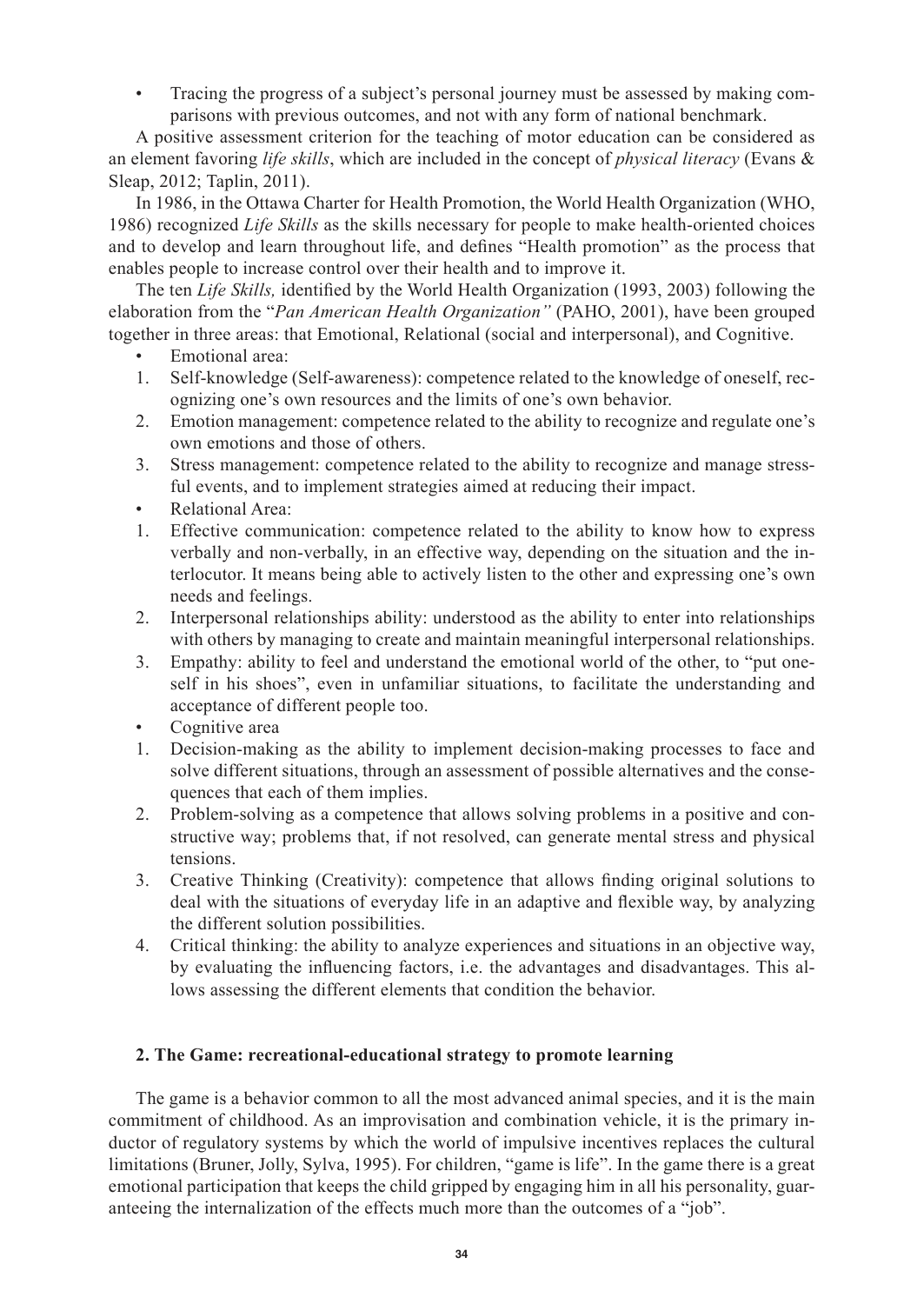Every human activity can be learned under the form of a game, based on a strong cognitive motivation understood as a desire to get to know and dominate the environment, to experiment one's own competence by pushing to learn and master new techniques, (problem solving) explore new possibilities, and challenge one's own limits.

Through the game, the need for self-realization is satisfied, since through trials, challenges, confrontation, affirmation and self-confirmation, it is possible to respond to that powerful inner incentive that leads to measure up with new skills.

The surprising aspect of the positive features of the game is that they are developed independently of the child's awareness that plays for mere pleasure, free from concrete purposes (Hahn, 1985)

It is the teacher's competence to suggest proposals that are educational in their content, but that do not distort the structure of the game by guaranteeing the child a high motivational state, which facilitates learning by making the efforts easily bearable.

The pedagogical and recreational-educational capacity of the game is therefore to use this innate behavior to predispose effective learning situations for personal growth.

From this analysis, it emerges that a greater quantity and quality of movement, carried out in a playful form and integrated into various activities, allows both for a better learning and for a better child's overall development.

The role of the structured game as an efficient strategy for increasing levels of motor skills has been highlighted by recent studies (Cardonm Van Cauwenberghe, Labarque, Haerens & De Bourdeaudhuij, 2008; Parish, Rudisill, & St. Onge, 2007).

The game in movement is the very first activity that the child naturally carries out by meeting every need he has, gratifies him by making him feel good, and the others feel good with him.

To favor a *healthy movement while playing*, in the evolutionary age, will lead to develop and strengthen not only the motor area, but it will inevitably effectively influence all the others: that social, emotional, relational and cognitive, allowing for complex learning with more motivation, interest, by consolidating, at the same time, positive learning and personality styles. (Valentini, Morbidelli, 2017).

The child has an innate instinct in learning, determined by the great metabolic activity and receptiveness of the Central Nervous System, resulting very sensitive to stimuli and naturally led to certain behaviors: tendency to play, need of competence, pleasure of discovery, and tendency to repetition.

Innate attitudes can be strengthened or dampened by experiences. Therefore, affectionately supported successful experiences favor an attitude of willingness to commit oneself by offering his best (self-esteem), respecting one's own potential and capabilities (self-efficacy, self-regulation, and self-perception).

Neurophysiological studies (Berthoz, 2003 - Damasio, 1994 - Edelman, 1993, Le Doux 1996, Goleman, 1995) underline how emotions can both influence and modify learning processes, and change a neural map becoming a fundamental element to facilitate or not its memory, whether it has a positive or negative value.

Emotions leave a mark and lead the thought negatively (determining inadequacy) or positively (acting as facilitators and catalyzing learning).

Research has highlighted how important the emotional dimension in the learning process is in the brain.

The pleasant effects on cognition would favor a creative and flexible way of thinking, helping create essential resources to cope with the most difficult life situations too.

Circularity is established between emotions and the learning context. Daniela Lucangeli (2011), with her theory of *Warm Cognition,* showed that, in learning, the child places in his memory the information and the emotion with which it was acquired; the information is placed in the semantic memory or in the procedural memory, while the emotion connected to it is placed in the autobiographical memory.

Water is a powerful "emotional activator". Depending on the way in which we learn within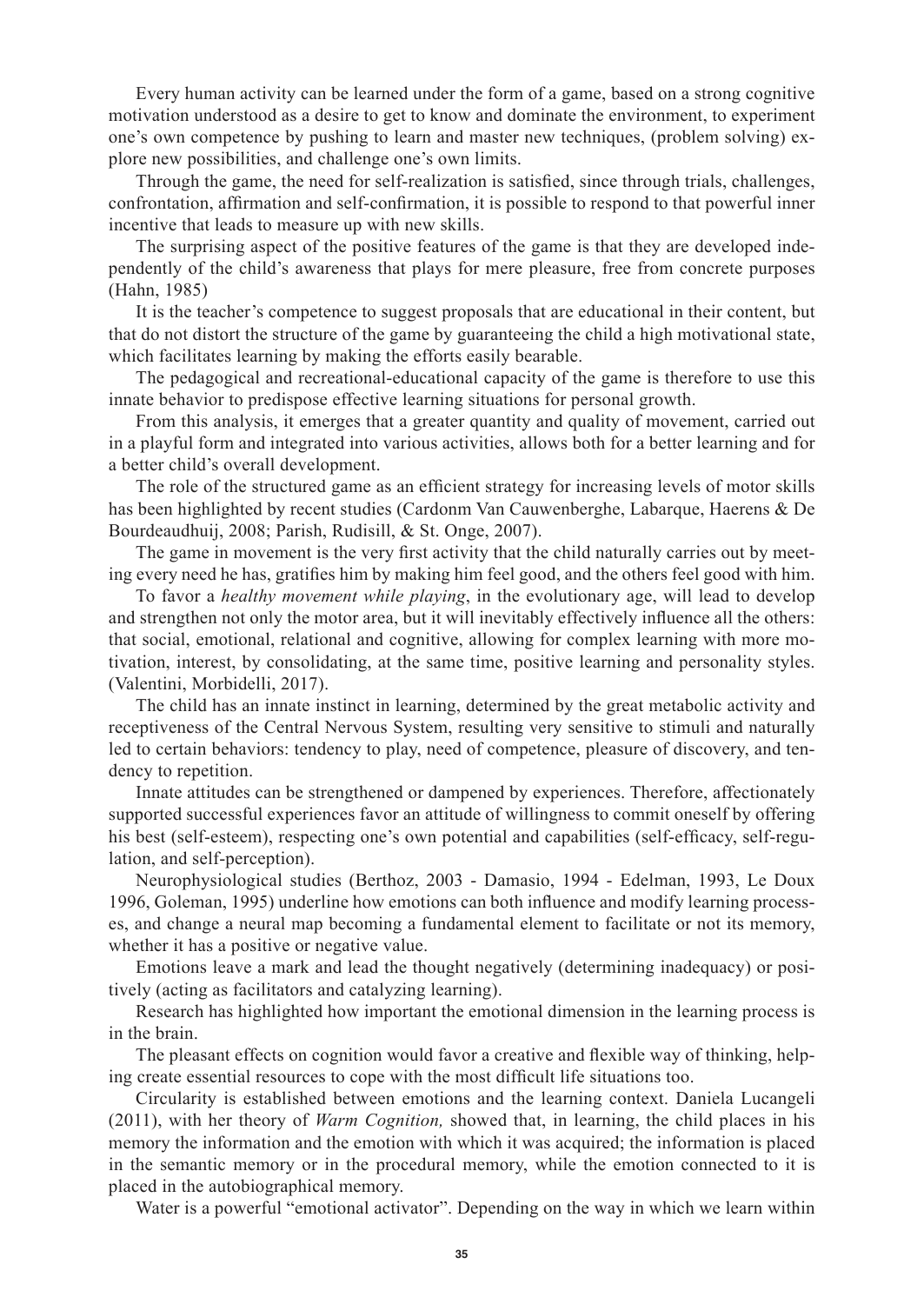that situation, the intensity, the emphasis on one aspect or another, the way of seeing the world after that experience, the reconfiguration of previous experiences, and system of synaptic intertwining established, will be different.

## **3. Water Environment, Neonatal Water Movement (3 months - 3 years), Benefits**

Water is the first cradle of life and, for the newborn, to go back into it after his birth is an experience that can revive emotions, helps find ancient origins, encourages new opportunities for growth, stimulates psycho-physical and affective-relational attitudes. Thanks to the presence and constant contact with his mum and dad, as points of reference mediated by the attentive presence of the teacher, the exploration of the outside world is facilitated in a favorable climate aimed at a serene learning.

Into the water, children feel free thanks to the almost total absence of gravity. They can perform more complex movements, develop faster the awareness of their limbs in space, and increase the perception of their own body thanks to the stimulation of the vestibular analyzer with passages through the various positions (erect, in lateral decubitus, prone, supine).

Neonatal water movement is based on the knowledge of the effects directly deriving from the physical characteristics of the water (specific density, buoyancy, hydrostatic pressure, viscosity), using water and its physical properties as an unconventional learning environment useful to favor:

- an *education through water,* aimed at developing cognitive, psychological, affective, motor-sensory aspects, by also allowing for the acquisition, through the experience, of some *motor schemes* like walking, body balance and coordination of upper and lower limbs:
- A *water education* aimed at developing the functional morphological sphere, and at facilitating the adaptation to the water environment (and *not* the teaching of swimming techniques).

The child's development, from his first months of life, must be assessed globally, by taking into consideration the physical and psychological aspect in all the basic components: that neuromotor, cognitive, and affective-relational. In the first years of life, perceptive-kinesthetic stimulation and movement, in a favorable emotional climate, are essential requisites for motor, cognitive, affective and relational development, and contribute decisively to the optimal development and full realization of human potentialities.

The positive effects of an early water motor stimulation (adjusted to the age) on the intellectual processes are found above all in the improvement of attention capability, behavior and autonomy. (Zimmer, 1990; Miller, 1973; Erikson, 2003).

Water activity is rich in exteroceptive (tactile) and proprioceptive (kinesthetic and labyrinthine) sensations, and is an excellent tool for stimulating and developing perceptive and motor systems.

The plurality and variety of the stimuli offered in this unusual situation, in the first years of life, enriches the heritage of "backgrounds" (Bernstein, 1989), i.e. the perceptual and motor experiences that the child uses, in the sensorimotor period (up to 2 years), to build up his motor skills by favoring cognitive development (Piaget, 2000).

The optimal age for the approach to water is around the 3 months of life. The child has not yet received negative influences, nor he has developed anxieties and fears (which instead characterize the 8/10 months), allowing shortening the adaptation processes, favoring the development of potentialities and a global and balanced growth, facilitating the establishment of a good relationship with water useful to ensure a certain autonomy. This autonomy is not only introductory to a future teaching of how to swim, but it is also functional to the prevention of possible accidents.

The water environment is used as a stimulus to psychomotor development and to enrich the children's emotional and perceptive baggage through play experiences, mediated by the mater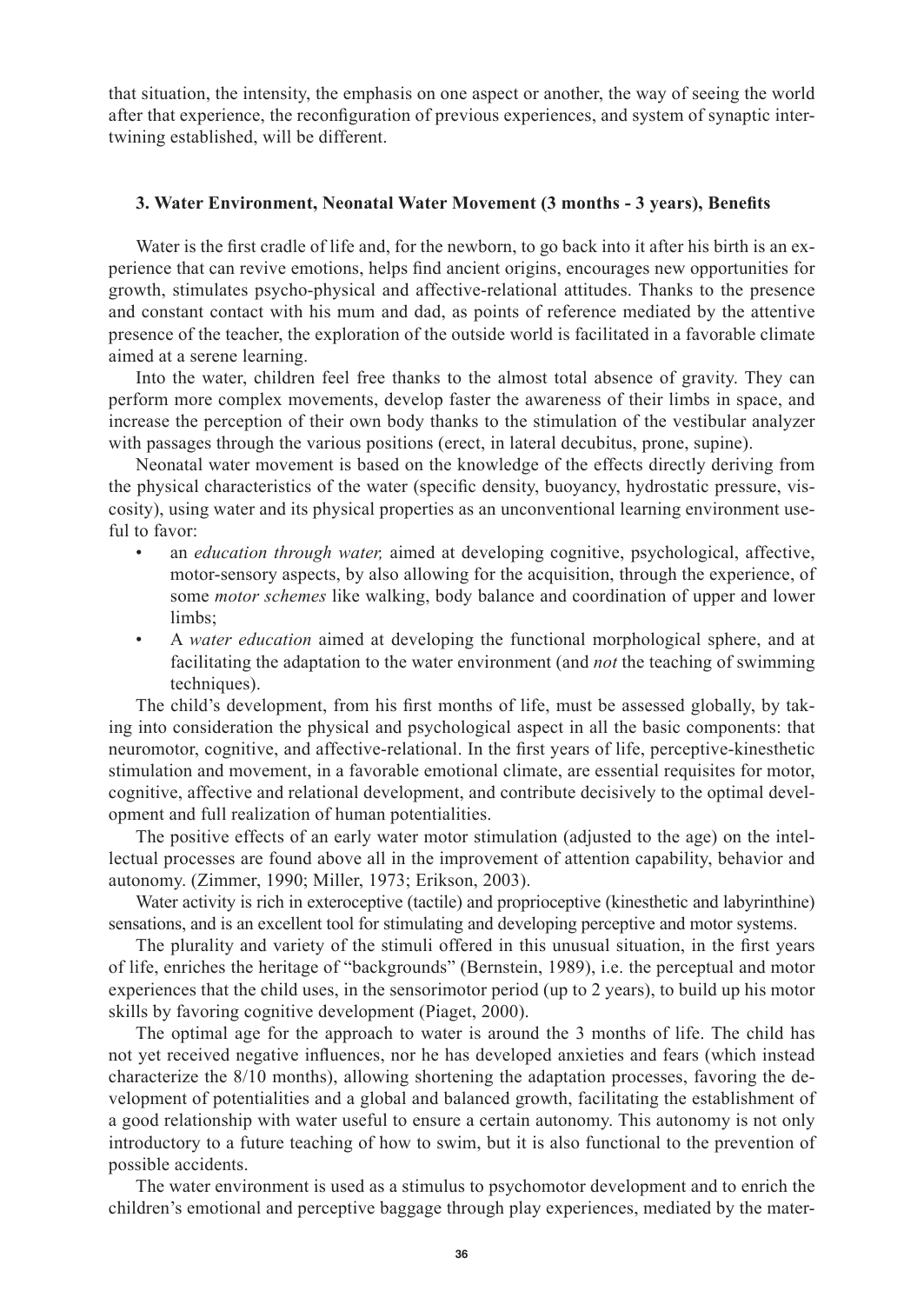nal / paternal figure: the most suitable person to mediate the approach with the new and unusual experience in an emotionally favorable climate.

The general purpose of neonatal water movement is *the development of children's potentialities.* The strengthening of the parent-child bond promotes: security, self-confidence, self-esteem, autonomy, ability to interact, socialize, manage anxieties and fears, and respect for the first behavioral rules.

The continuous adjustment to the characteristics of the new environment allows also maintaining a high level of attention and discovering new motor *patterns* of both locomotor and postural type, useful in everyday life too (Evans & Sleap, 2012).

*Physical Benefits.* Motor activity carried out into the water promotes the production of endorphins in the body, chemical substances that have positive effects on the general humor of the human being and on the regulation of sleep, with the consequent decrease of anxiety and stress and the increase of general psychophysical and emotional well-being.

The immersion into the water allows people with motor difficulties performing certain movements that are difficult to be performed on the ground (Bertini, 2005, Pacelli, 1991).

Already at an early age, this experience promotes the improvement of muscle control and general coordination, balance and posture; moreover, it promotes relaxation, physical and mental health to keep the body active and accustom the child to the importance of movement, promoting a greater security and autonomy in *terrestrial motor patterns* (Scurati et al., 2016).

*Psychological Benefits.* By stimulating the problem-solving ability, neonatal water movement allows the child gaining greater confidence in the things he does and towards himself, helping strengthening confidence in his potentialities and in others (Pacelli, 1991). Moreover, by experimenting with one's own abilities and skills, with one's own possibilities and limits, one acquires greater self-knowledge by encouraging the development of self-regulation and self-efficacy capabilities (Piredda, 2012). Positive effects are also found on the stimulation of intellect and creativity (Piredda, 2012).

Recent studies have shown how physical activity can stimulate the growth of new cells in the hippocampus, the brain structure that controls memory and learning (Erickson et al, 2011; Olivieri, 2017). Motor activity carried out into the water develops learning capabilities, thus improving levels of understanding and cognitive capabilities (Jorgensen, 2012).

*Affective-Relational Benefits.* By getting in touch with teacher, parents and other children, during the activity, there are multiple interactions that correspond to the complex panorama of relationships which allow the subject experiencing a wide range of feelings and emotions, managing any relationship conflicts and learning to adapt relationship to the people with whom he interacts. In the interpersonal relationships, the subject has his own goals and a specific role, thus enhancing the process of personal identity building (Guiggi, 2012).

The *skin-to-skin contact* into the water, as on the ground, strengthens the bond between parents and children, becoming a valuable opportunity to spend quality time useful not only to establish a good mother / father / children relationship, but also to be familiar with the water in order to increase *the children's sense of security and trust*

By learning to act safely into the water, it is possible to develop self-esteem, mental health and the serenity necessary to carry on the activity with joy and satisfaction (Moody, Hale,  $\&$ Waters, 2012).

*Socio-relational benefits.* In fact, the neonatal water movement experience becomes the child's first social activity. Even if they do not initially interact with each other, it can still be considered a social activity as it offers the peers and their parents the possibility of sharing spaces, experiences, regular times and the acquisition of rules, contributing to the realization of one's own performance and that of everyone (Di Palma et al, 2016).

It also turns out to be a further motivating factor for the whole family as it also offers parents the opportunity to make friends, feel part of a group, form networks of mutual help and solidarity also useful for promoting inclusion (Rowe & Kahn, 1998; Steverink & Lindenberg, 2006).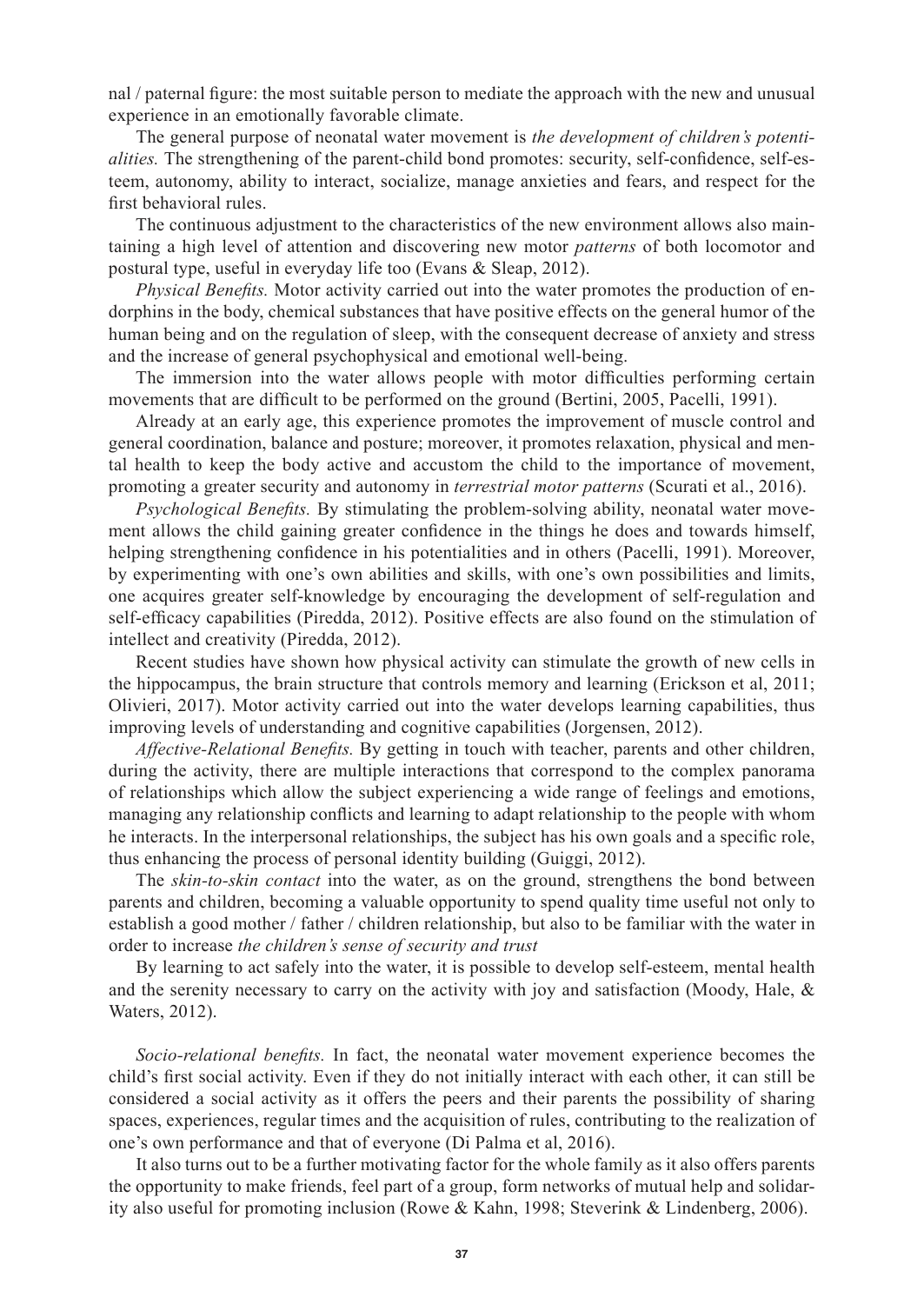## **The figure of the teacher**

The teacher plays a central role in the lives of children and parents during neonatal water movement, and is considered a very important and essential figure for facilitating participation (Fisken et al.2015), thanks to his abilities to make the lessons pleasant (especially from the emotional point of view), and effective (from that physical) (Evans & Sleap, 2012; Moody et al., 2012).

Through the proposal of corporeal perception exercises it is important that the teacher positively influences the sense of self-efficacy by experimenting, for example, unusual actions and variations of the proposals that favor positive emotions (McAuley, Blissmer, Katula, Duncan & Mihalko, 2000).

The teacher, a fundamental figure, is a guide that reassures parents, suggests games and catches, and gradually becomes part of the parent-child relationship, gaining the child's trust and thus creating the conditions for the separation and the total future care of him that would take place in two or three years.

## **Conclusions**

By combining free play and structured activity, neonatal water movement (3 months / 3 years) is a good physical activity important for the child's development, for his health, self-perception, social skills, school preparation and educational success.

We can consider the following points as *the Core aspects* of this activity:

- the recreational proposals that promote a better awareness of the corporeal self;
- The problem-solving strategies based on the stimulation of experience in water, considering every subject's individuality and characteristics.

A strong incentive to the movement is given in the child by the perception of corporeal and mental progresses that help him acquire better security, a sense of self-efficacy and self-esteem also through an improved ability to reduce potential risky situations, such as drowning and environmental hazards.

In this sense, the culture of the body can assume, both in the child and in the adult/elderly, the same pedagogical value of an intellectual culture that enriches and educates globally, consistently with the most current theories of the *physical literacy* (Delaney, Donnelly, & News, 2008), intended to promote: the understanding of the importance of physical activity as a lifestyle and its positive implications for health, the motivation and a concrete continuity in the practice of physical-motor activities throughout life.

#### **References**

- Almond L., Whitehead, M. (2012). *Alfabetizzazione fisica: chiarire la natura del concetto. Questioni di educazione fisica . 7 (1).*
- Balyi, I., Via, R., Norris, S., Cardinal, C. & Higgs, C. (2005). *Sport canadese per tutta la vita: carta delle risorse per lo sviluppo dell'atleta a lungo termine*. Vancouver, BC, Centri sportivi canadesi.
- Benetton, M. (2014). *Educazione all'attività motoria e sportiva per il divenire dell'età anziana*. *CQIA rivista- Formazione Lavoro Persona -, 4*(11), 126-141.
- Bernstein N.A. (1989). *Fisiologia del movimento*. S.S.S., Roma

Bertini, L. (2005). *Attività sportive adattate*. Calzetti-Mariucci.

- Berthoz, A. (2003). *La Décision*. Paris: Odile Jacob. Trad. it. (2004). *La scienza della decisione*. Codice, Torino
- Bruner J. Jolly A., Sylva K. (1995) *Il gioco. Ruolo e sviluppo del comportamento ludico negli*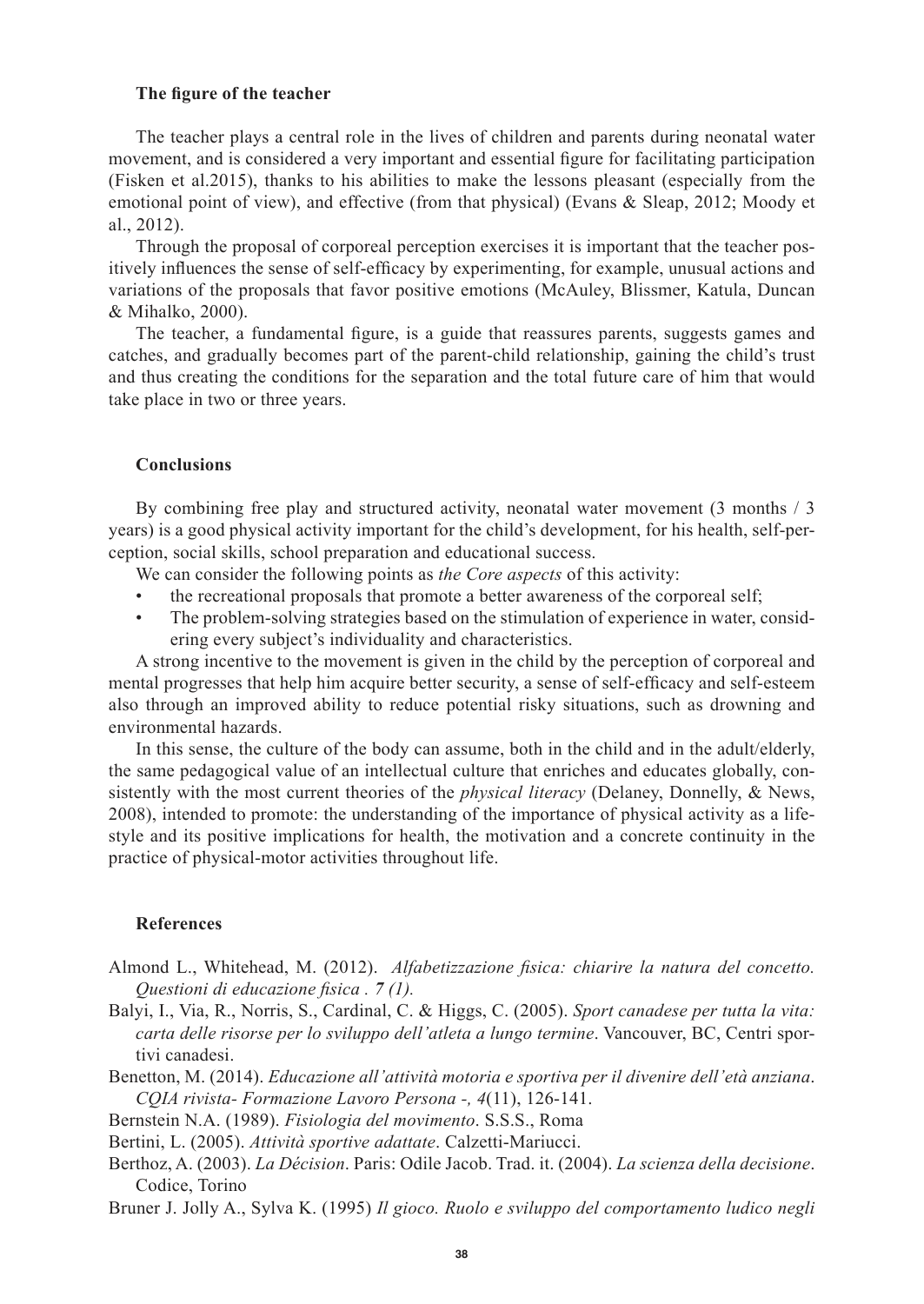*animali e nell'uomo.* Armando Editore, Roma

- Cardon, G., Van Cauwenberghe, E., Labarque, V., Haerens, L. & De Bourdeaudhuij, I. (2008). *The contribution of preschool playground factors in explaining children's physical activity during recess*. Intern. Jour. of Behav Nutr and Physic. Activ., 5 (11), 1-6.
- Damasio, A. (1994). *Descartes' Error: Emotion, Reason, and the Human Brain*. New York: Putnam (trad. it. *L'errore di Cartesio* Adelphi, Milano (1995).
- Delaney, B., Donnelly, P., News, J. (2008). *Improving physical literacy*. Belfast: Sport Northern Ireland.
- De Vita T., Rosa R. (2018). *Motor Activity, Corporeity, Education, Inclusion the Perspective of a Special Didactics, Italian Journal of Health Education*. Sports and Inclusive Didactics, Educating to the body for health and proper development. Edizioni Universitarie Romane
- Di Palma D., Ascione A., Rosa R. (2018)**.** *Elementi didattici del nuoto e della pallanuoto*. Filo Refe
- Di Palma, D., Masala, D., Impara, L., and Tafuri, D. (2016). *Management of "sport" resource to promote the educational value*. Formazione & Insegnamento XIV – 3 – 2016 – Supplemento.
- Edelman, M. G. (1992). *Bright Air, Brilliant Fire: On the Matter of the Mind*. New York: Basic Books (trad. it. Sulla materia della mente. Adelphi, Milano 1993)*.*
- Erikson, E. H. (1982) *The life cycle completed. A Revivew*. (1997). *The life cycle completed. Extended version (1998) with new chapters on the ninth stage by Joan M. Erikson*. New York: Norton. I cicli della vita. Continuità e Mutamenti. Collana Medico Psico Pedagogica. Roma. Armando Editori (2003).
- Erickson, K.. et al (2011), *Exercise training increases size of hippocampus and improves memory*. PNAS*.* 7, 2011.
- Evans, A. B.,Sleap, M. (2012). *You feel like people are looking at you and laughing: older adults' perceptions of aquatic physical activity*. J Aging Stud, 26(4), 515-526.
- Fisken, A., Keogh, J., Waters, D. L., Hing, W. (2015). *Perceived benefits, motives, and barriers to aqua- based exercise among older adults with and without osteoarthritis*. Journal of Applied Gerontology, 34(3), 377-396.
- Gesell A.L. (1950). *I primi 5 anni di vita*; Astrolabio, Roma, pp. 125-136
- Gardner H. (2013). *Formae mentis. Saggio sulla pluralità dell'intelligenza*, Feltrinelli
- Goleman, D. (1995). *Emotional Intelligence: Why It Can Matter More Than IQ.* New York: Bantam Books (trad. it. L'intelligenza emotiva, Rizzoli, Milano, 1997).
- Guiggi, A. B. (2012). *Strumenti aziendali e leve strategiche per la promozione delle attività sportive a servizio della disabilità*. Torino: Giappichelli.
- Hahn E. (1985) *L'allenamento infantile*. S.S.S., Roma (2005)
- Higgs, C., Balyi, I. & Way, R. (2008). *Sviluppare l'alfabetizzazione fisica: una guida per i genitori di bambini da 0 a 12 anni: un supplemento allo sport canadese per tutta la vita.* Vancouver, BC: Centri sportivi canadesi.
- Jorgensen R. (2012). T*he Early Years Swimming Project*. Griffith University. Australia
- Kartner, J., Keller, H. & Chaudhary, N. (2010). *Cognitive and social influences on early prosocial behavior in two sociocultural contexts*. Developmental Psychology, 46, 4,905–914.
- Le Doux, J. (1996). *The Emotional Brain.* New York: Simon & Schuster, Touchstone (trad. it. Il cervello emotivo*,* Baldini e Castoldi, Milano, 1998).
- Lucangeli D., (2011). *Orientamento formativo ed educazione affettivo-emozionale a sostegno dell'interesse e della motivazione dello studente: è possibile insegnare a «voler apprendere»?* (237-246), in Speranzina Ferraro (a cura di), Piano Nazionale Orientamento. Risorsa per l'innovazione e per il governo della complessità, Studi e documenti degli Annali della Pubblica Istruzione 134-135/2011, Le Monnier.
- McAuley, E., Blissmer, B., Katula, J., Duncan, T. E.,Mihalko, S. L. (2000). *Physical activity, selfesteem, and self-efficacy relationships in older adults: A randomized controlled trial*. Annals of Behavioral Medicine, 22(2), 131-139.